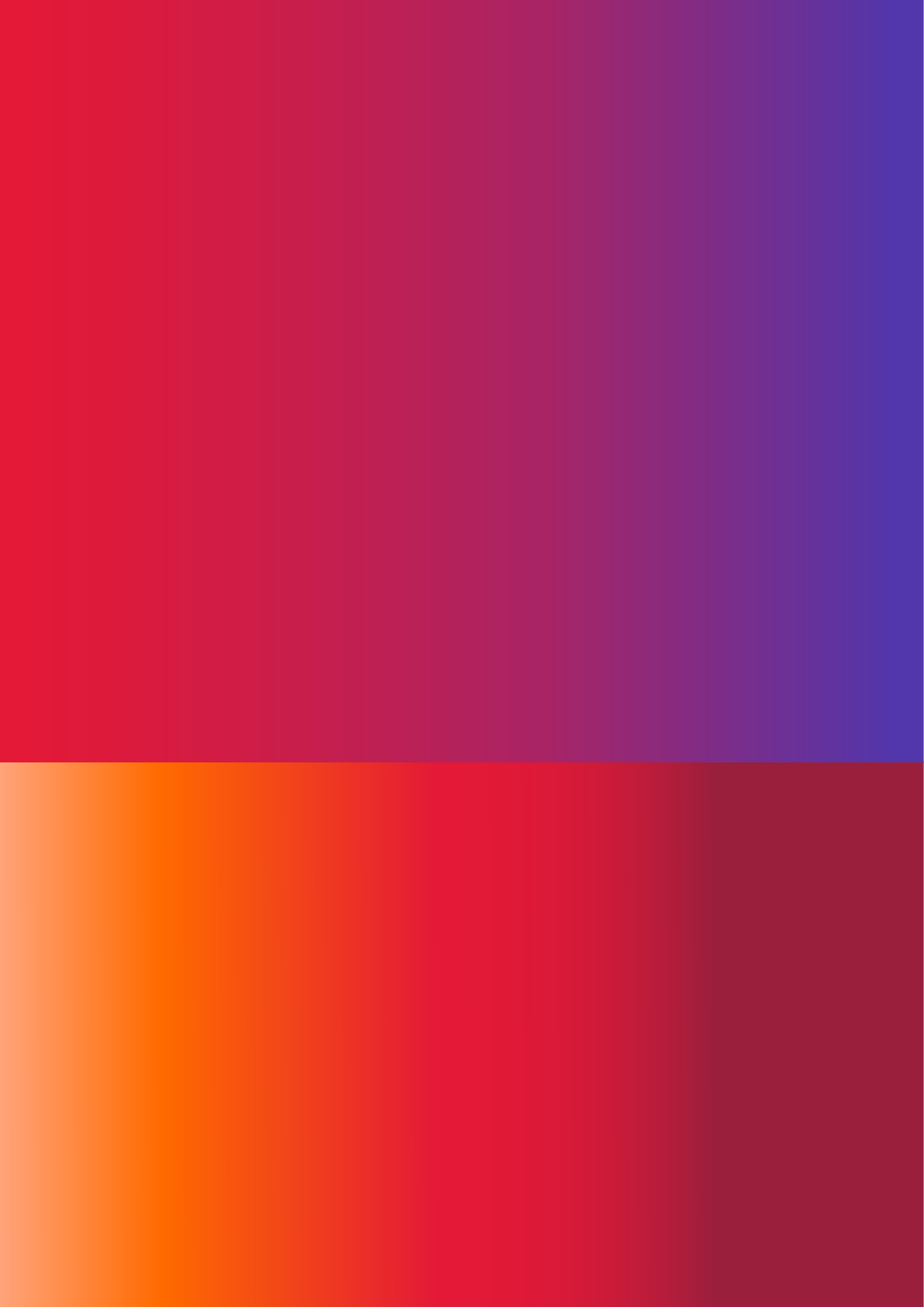# Digital transformation

Digital technologies can help organisations to unlock their full potential – but only when done right! We understand that digital transformation isn't simple, and CGI Advisory Services is here to help you develop and implement the appropriate operating model and organisational change process to transform your organisation.

Digital transformation is more than simply implementing innovations into an organisation. It is a broader process that completely revolutionises the way organisations work, with new digital technologies promoting many benefits, including achieving data-driven customer insights, better customer experiences, increased profits, value, agility, and cost and operational efficiencies.



And the list of benefits goes on; hence now more than ever, digital transformation is essential to any organisation's ongoing success. However, not all digital transformation initiatives are effective, and this can often be attributed to:

- 1. A failure to consider the cultural change required within the organisation.
- 2. A shortfall in the necessary IT resources and skills to maintain and optimise the new technologies implemented.

But this is where CGI can support your organisation.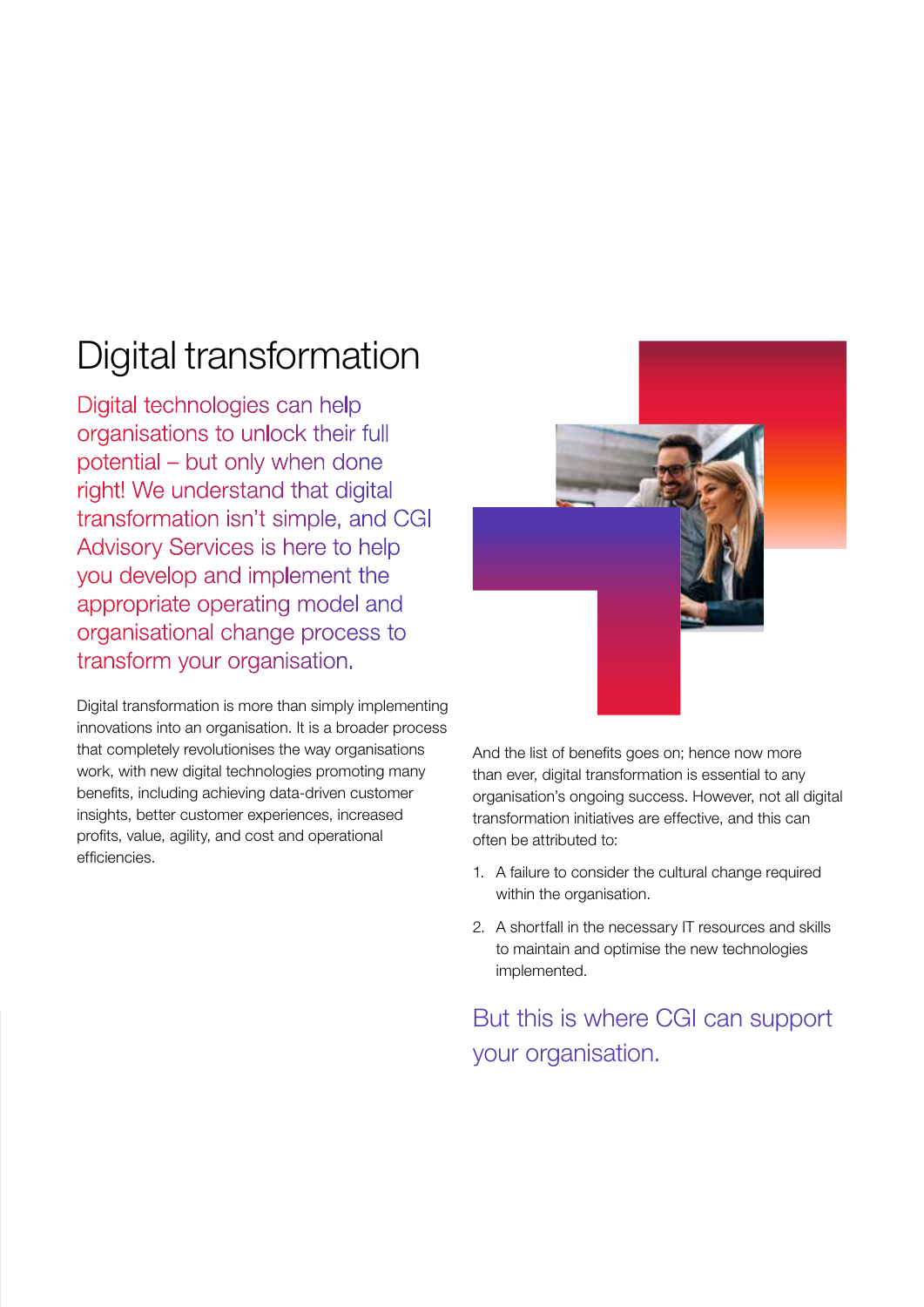### Digital winners versus digital laggards

Digital laggards often blame unsuccessful digital transformation outcomes on various people-related issues, such as siloed organisational structures, unwillingness to commit resources and an ill-equipped workforce. Import to note, is that technology itself is rarely a reason for failure.

In contrast, digital winners implement a formal digital strategy to enable the success of their transformation project. They welcome help from experts and embrace advanced digital technologies, using data analytics to measure the results of their initiatives and undertake continuous innovation.

CGI's expertise across all functional components of digital transformation culminates in our Digital Backbone methodology, which empowers clients to successfully implement digital technologies that revolutionise their organisations.

Our approach includes a framework focused on three areas of transformation, people (culture and organisation), processes (IT operating model and processes) and technologies, ensuring our clients transition to their desired target operating model that is underpinned by best practice organisational change management to guarantee successful digital transformation.

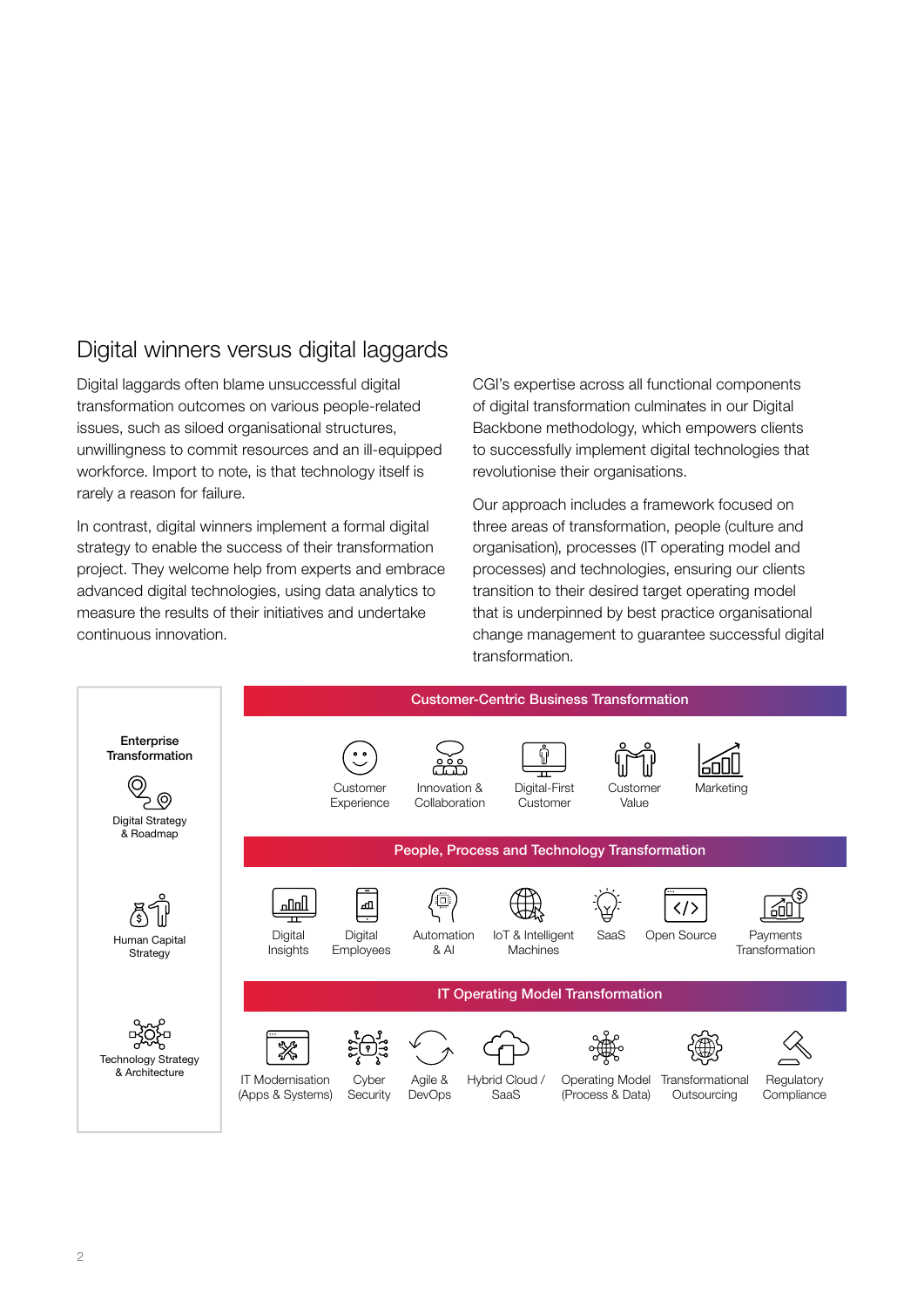### What is an IT operating model?

IT operating models are the unique configuration of people, processes and technology used to conduct the day-to-day operations of an organisation; this incorporates an IT strategy and IT strategic plan.

The IT operating model provides the strategy or vision for your IT function to deliver, based upon a view of how your organisation should be organised and execute its business strategy. Using pictorial methods, it displays your organisation across the end-to-end value chain, with each business component present, including people, processes and technology.

When applied effectively, an IT operating model not only enables the implementation of technologies, but the optimised use of these to maximise performance and enable continuous improvement, future planning and trust among stakeholders.



### What is a digital target operating model?

Target operating models (TOM) are the future-state version of the current operating model, used to achieve an organisation's visions and strategy. Organisations must therefore evolve their operating models to remain competitive in today's digital world. This involves:

- Simplifying organisational structures to be closer to the customer and enable faster decision-making.
- Addressing customer-centric culture and employee empowerment to deliver a superior customer experience.
- Deploying insights-led, agile architecture and infrastructure to enable improved performance and quick adoption of new technology.

A TOM also incorporates all internal and external resources (including third party vendors and outsourcers) that enable, integrate and manage the organisation's digital services. We recommend:

- Taking a control bridge approach to SIAM to enable best of breed sourcing and extend out to the cloud; with this change in emphasis, operating models can also be platform- or product-based.
- Running IT as a business that is value driven, operating as a profit and loss organisation rather than pure cost.
- Placing the right emphasis on team structures to fully exploit technologies.
- Skills uplifting and right sizing.
- Incorporating sustainable approaches throughout.
- Ensuring security is inherent throughout any digital initiative.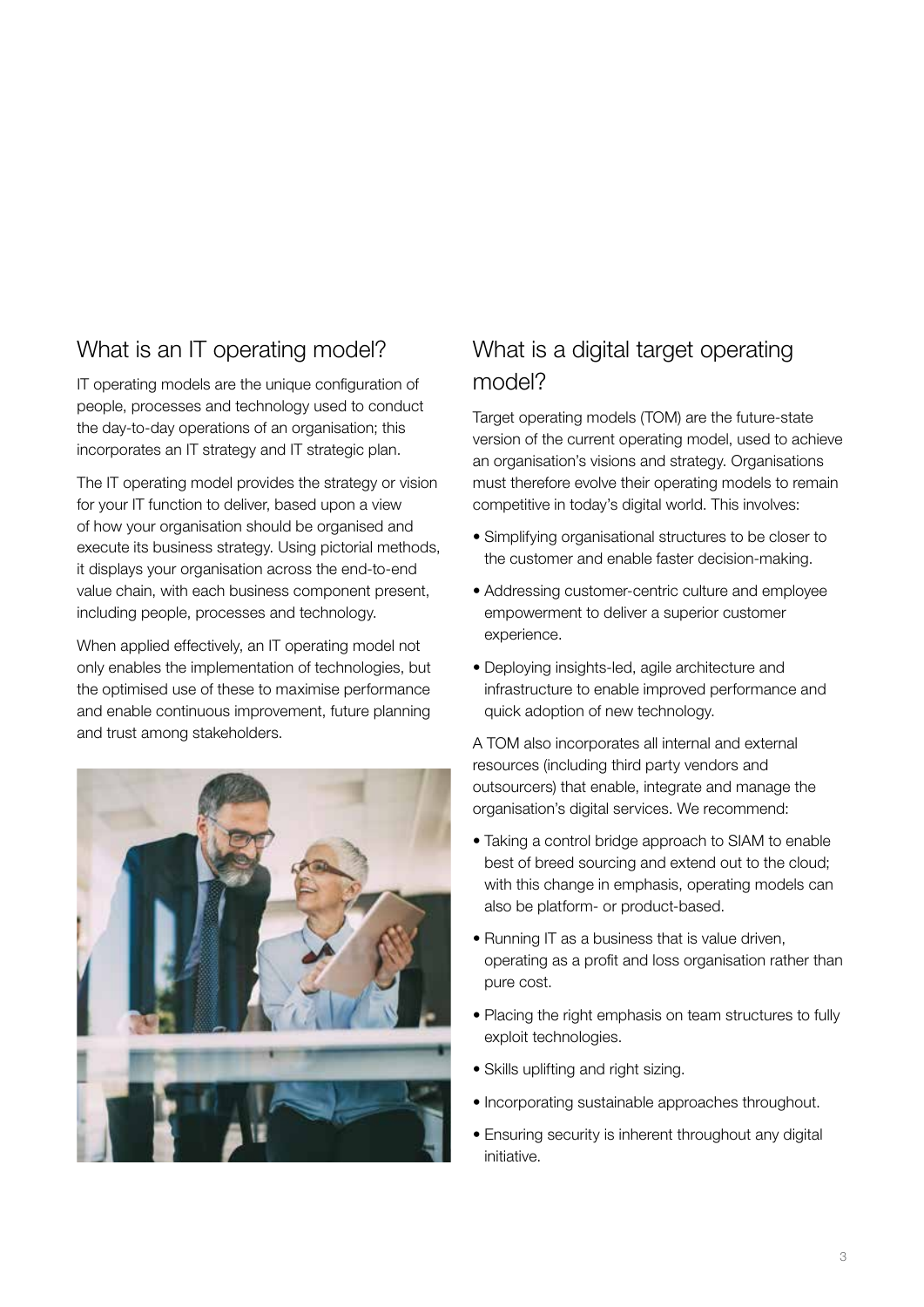Our [Digital Backbone methodology](https://www.cgi.com/uk/en-gb/brochure/service-advisory/the-digital-backbone) for transformation relies upon the implementation of digital technologies, including AI, automation, IoT, cloud and analytics. But to be successful, these must align with a strong organisational framework and process excellence.

A typical TOM will include:

- Strategy and business management Ensuring that IT is run like a business function, is aligned to the business strategy and employs rigorous governance.
- Service introduction and delivery Taken from solution design, build and deploy services which are supported by the digital services support centre and service operations and management.
- Service integration and management The end-toend operability and performance of services and service providers (in-house and third parties), with extensions out to the cloud.
- Delivery towers All service providers' portfolios of services.
- Security Risk-based securing of IP, centred around a robust security operations centre.
- Organisation structure Designed around the functions required to reach your target state, including the necessary roles and skills involved.

| <b>Strategy &amp; Business Management</b> |
|-------------------------------------------|
|-------------------------------------------|

- Governance, Policy & Procedures
- Strategy & Long-Term Planning
	- Security
- Procurement & Contract

#### • Demand & Capacity Management

- Architecture & Solution Design
- Financial Management
- Management

#### Service Introduction & Delivery

• Service Definition & Introduction

- Service Provisioning
- Service Support Centre (Service Desk) • Service Delivery

| Strategy Integration & Management |                           |                                          |                                     |         |                             |                                             |                                                                                                                                                                                     |  |  |
|-----------------------------------|---------------------------|------------------------------------------|-------------------------------------|---------|-----------------------------|---------------------------------------------|-------------------------------------------------------------------------------------------------------------------------------------------------------------------------------------|--|--|
| Control Bridge                    |                           |                                          | Service Introduction & Release Mgt. |         | Supplier Delivery Assurance |                                             | Business Analytics for IT                                                                                                                                                           |  |  |
|                                   |                           |                                          |                                     |         |                             |                                             |                                                                                                                                                                                     |  |  |
| <b>Application Maintenance</b>    |                           | Infrastructure Technical Operations      |                                     |         | Security                    |                                             |                                                                                                                                                                                     |  |  |
| <b>Business Portfolio</b>         | <b>Business Portfolio</b> | <b>Business Portfolio</b>                | Workplace                           | Network |                             | Data Centre Cloud Platform                  | <b>Security Operations Centre</b><br>Identity & Access Management<br>Threat & Risk Management<br>Governance, Management &<br>Compliance<br><b>Strategy Maturity &amp; Awareness</b> |  |  |
| <b>Application Development</b>    |                           |                                          | Projects                            |         |                             | Architecture & Engineering<br>Test & Assure |                                                                                                                                                                                     |  |  |
| <b>DevOps</b>                     |                           |                                          |                                     |         |                             | <b>Cyber Threat Intelligence</b>            |                                                                                                                                                                                     |  |  |
|                                   |                           | Delivery Towers: In-House or Third Party |                                     |         |                             |                                             | Incident Response & Forensics                                                                                                                                                       |  |  |

We understand that it is difficult to know where to start when creating a TOM, especially when your IT teams are already busy enough. But CGI Advisory Services is here to provide the support you need, helping to introduce the automation required to save your team's time spent on mundane, non-value generating tasks.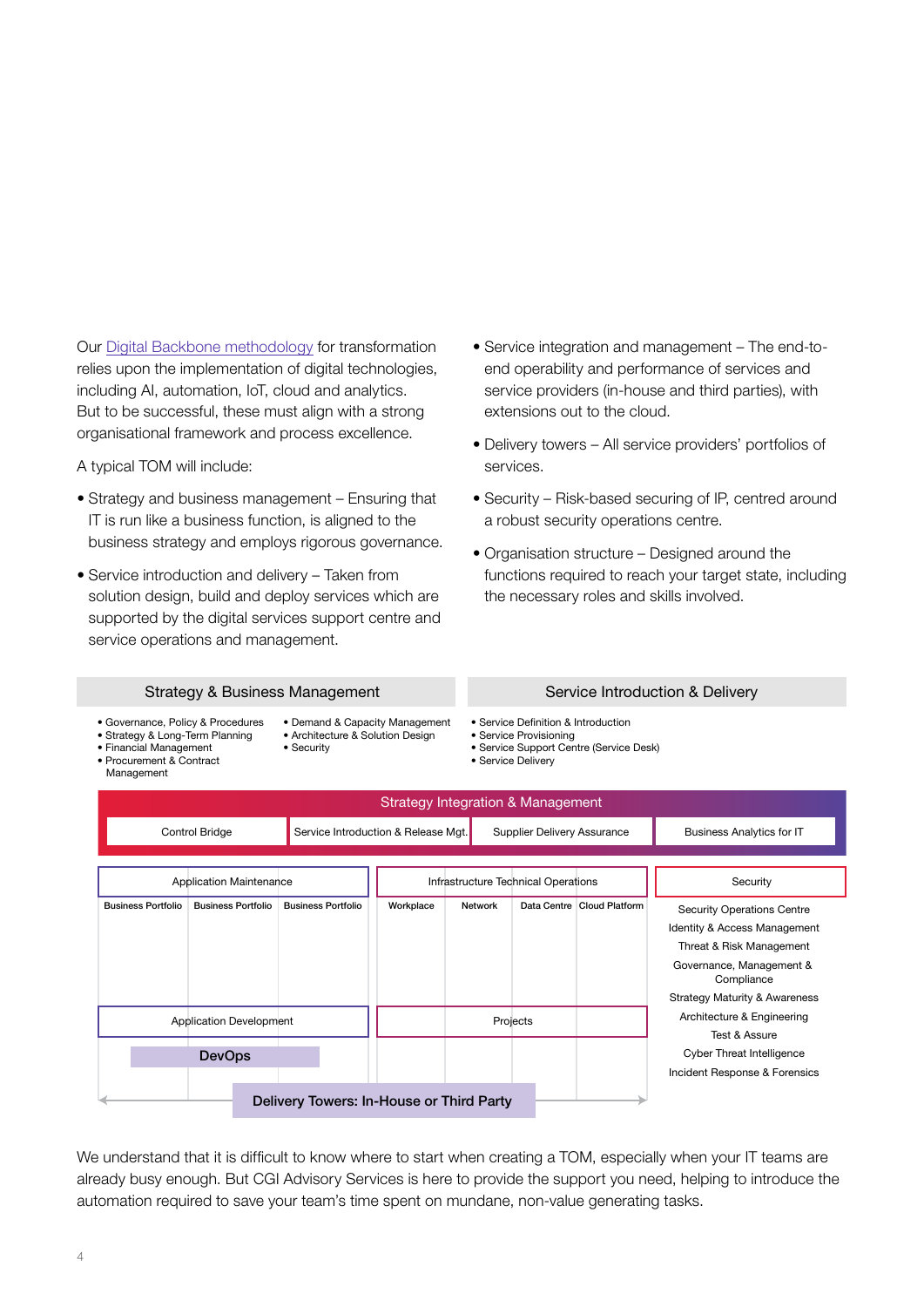# People and organisational change

We believe that digital transformation is about more than technology alone - achieving goals requires a focus on people, as well as processes and technologies.

A [survey of our clients](https://www.cgi.com/en/voice-of-our-clients) found that 88% of executives report delayed or unachieved results from their enterprise digital strategies, often due to a lack of investment in effectively bringing their people along on the transformation journey.

Lasting, sustainable change is only possible when people make a conscious decision to think or act differently; this requires a change in mindset, beliefs and values, and often the development of new skills and behaviours. For this to succeed, people need to understand what the change is, and the benefits it will provide to both themselves and the organisation.

Investing in effective change management and focusing on people specifically, therefore delivers clear benefits to a programme's success. In our experience, applying change management principles to drive individual and organisational change undoubtedly increases the likelihood of achieving or exceeding project objectives.



We provide actionable insight from our evidence-based change capability assessments.



We support robust and effective business change planning, focusing on the details that drive human responses to change.



We help with the detailed design and delivery of change, getting everyone working together with a series of activities to make rapid measurable progress towards key goals.

| L |  |
|---|--|
|   |  |

We enable sustainable change, working with you to create positive cycles of change that build momentum and long-lasting success.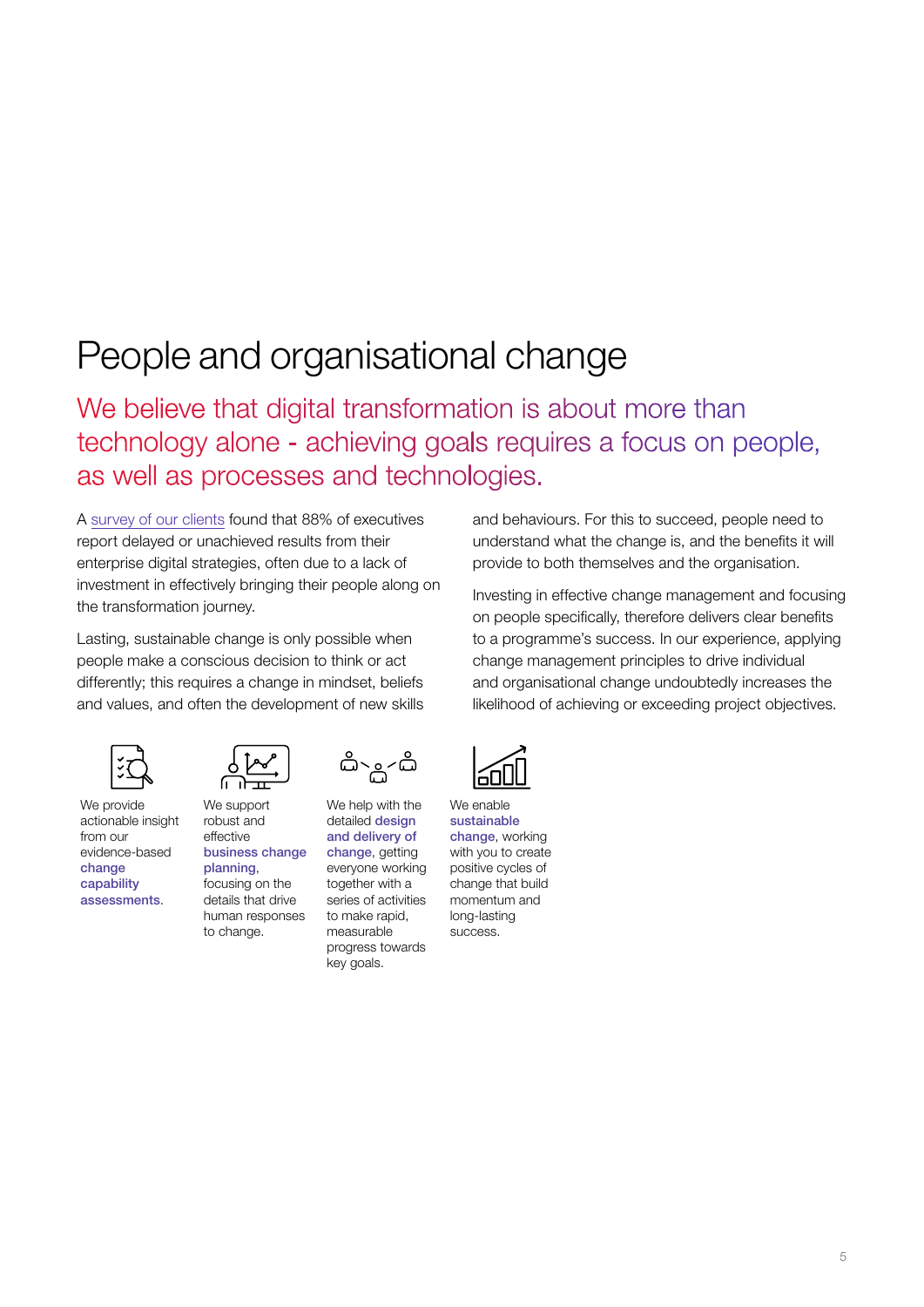# Business change and the project lifecycle

Using our evidence-based change capability assessment, we work to understand your existing organisational change capability. We then make recommendations of how you can build on your existing governance, project and change management structures and processes to deliver greater success.

We will collaborate to define a change journey for each of your stakeholder groups, enabling them to transition effectively into new ways of working and driving value so that the changes 'stick' for the long-term.

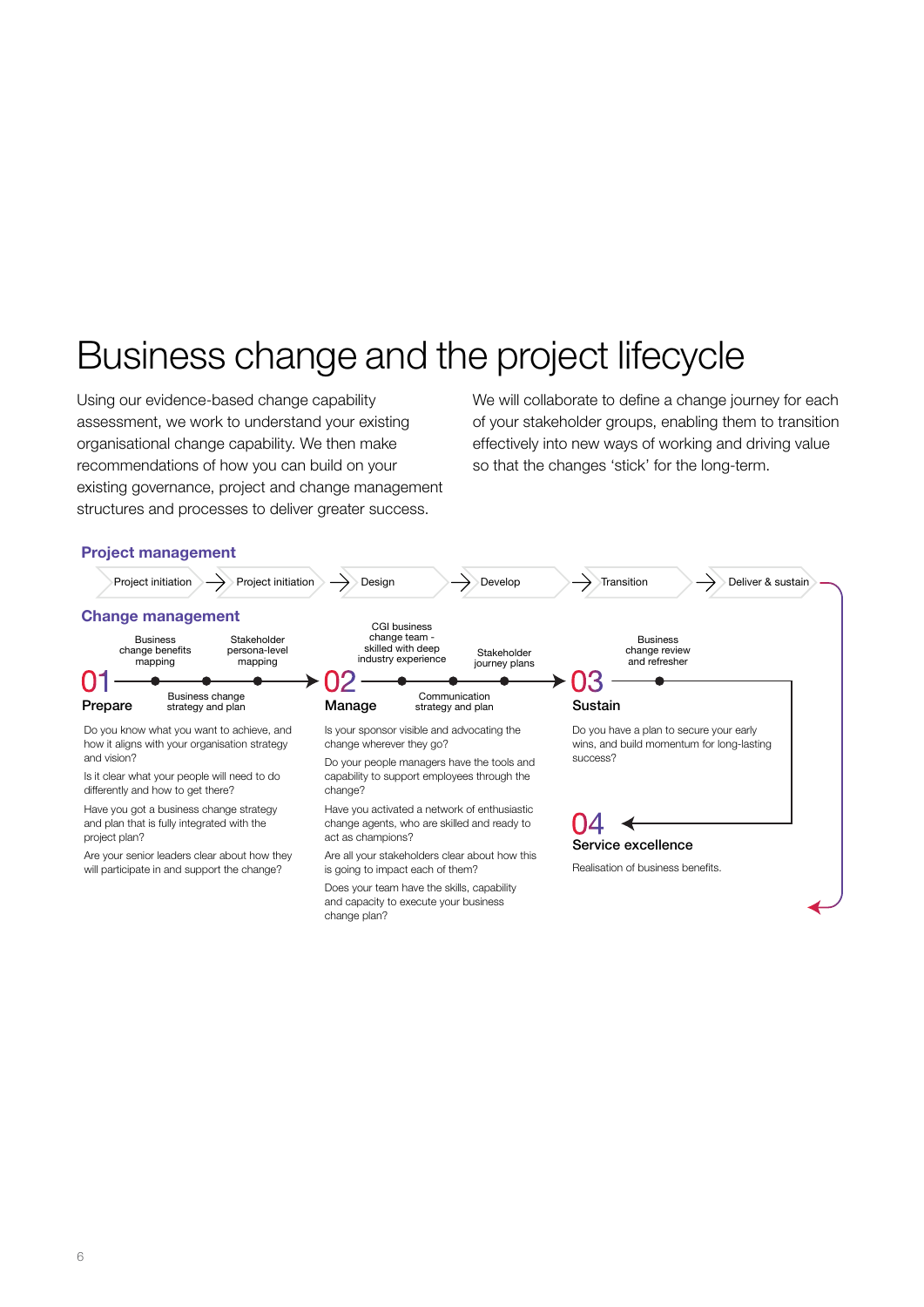## Change enablement – skills and capabilities

By investing in your people, you invest in your organisation's success.

We understand that people are the most critical enablers of change, so it therefore makes sense to invest time and effort into effectively communicating to help them understand changes, as well as equipping them properly with the necessary skills, knowledge, capabilities and confidence to deliver these changes.

This is especially the case if you have determined that a large percentage of your expected return on investment depends upon people changing what they do. You therefore need to choose an organisational change partner that will help you succeed. Our advisory experts offer services including:

- Design and delivery of your digital strategy and functional set up
- Workforce assessments to determine skills and capabilities gaps
- Recommended actions to build a professional, scalable workforce with the digital capabilities you need



- Creating effective 'digital' partnerships
- Strategy, vision and values assessments and creation, to drive and embed a digital culture and mindset across the business
- Organisational design incorporating people, data, processes and technologies
- Identification of benefits and ongoing realisation, ensuring alignment with your strategic imperatives and sustainment of improvements.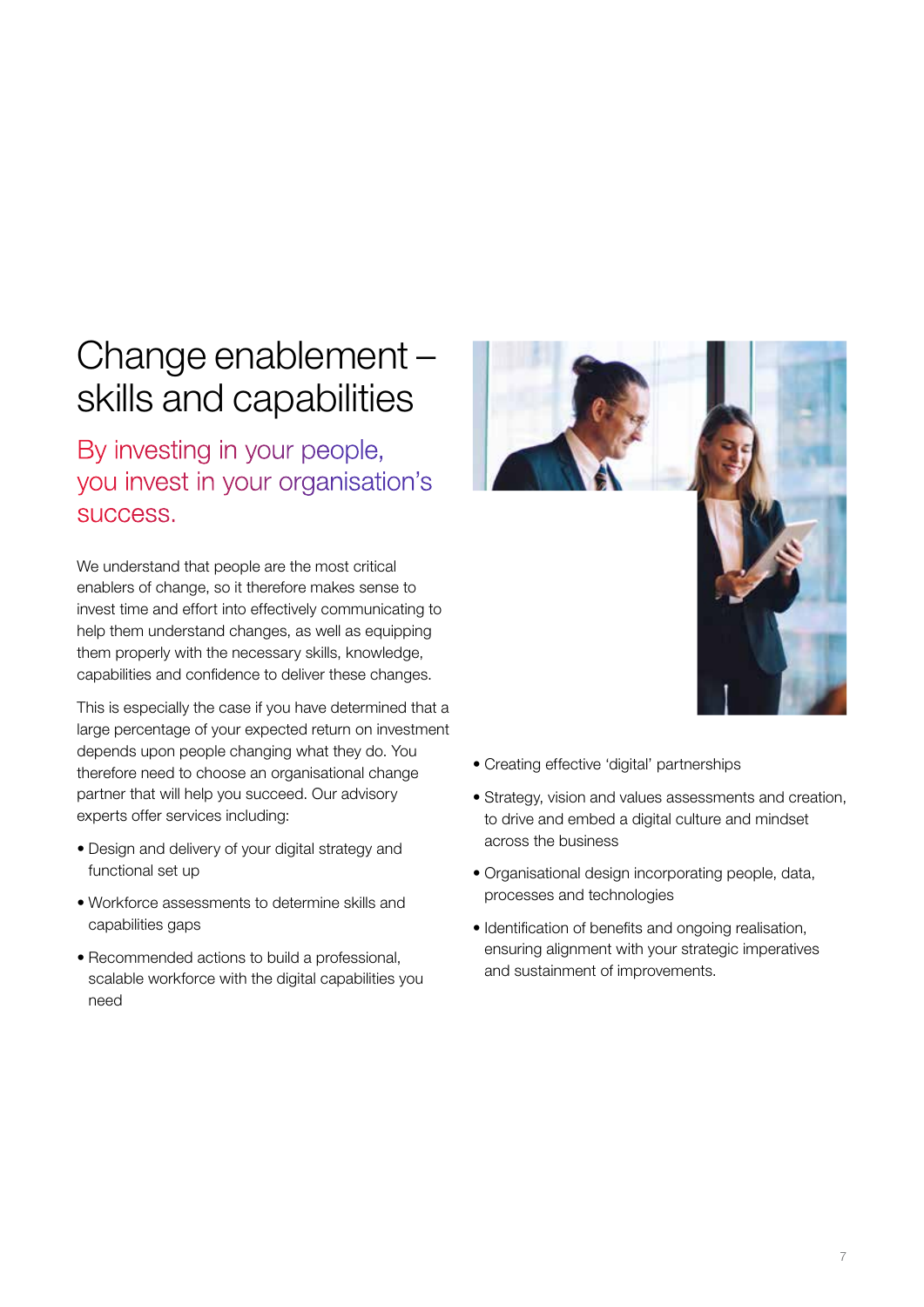# Our approach

### Target operating model strategy and roadmap

CGI uses a tried and tested approach to developing TOM strategies and roadmaps for our clients. We examine their operating models to reinvent traditional service delivery approaches, helping to regain market share and drive profitability.

Every organisation is different, and so are their digital transformation journeys. We therefore always start with the organisation's specific vision, and depending on

their digital maturity, readiness and disruption in their industry, we help to design tailored, unique strategies based upon a holistic view of their needs.

- Digital strategy and roadmap for the entire organisation, covering all areas of an operating model. This includes carrying out a digital maturity assessment.
- Operating model consulting by CGI experts, using our digital transformation methodology that provides the tools and methods to help clients create and evolve their operating models.

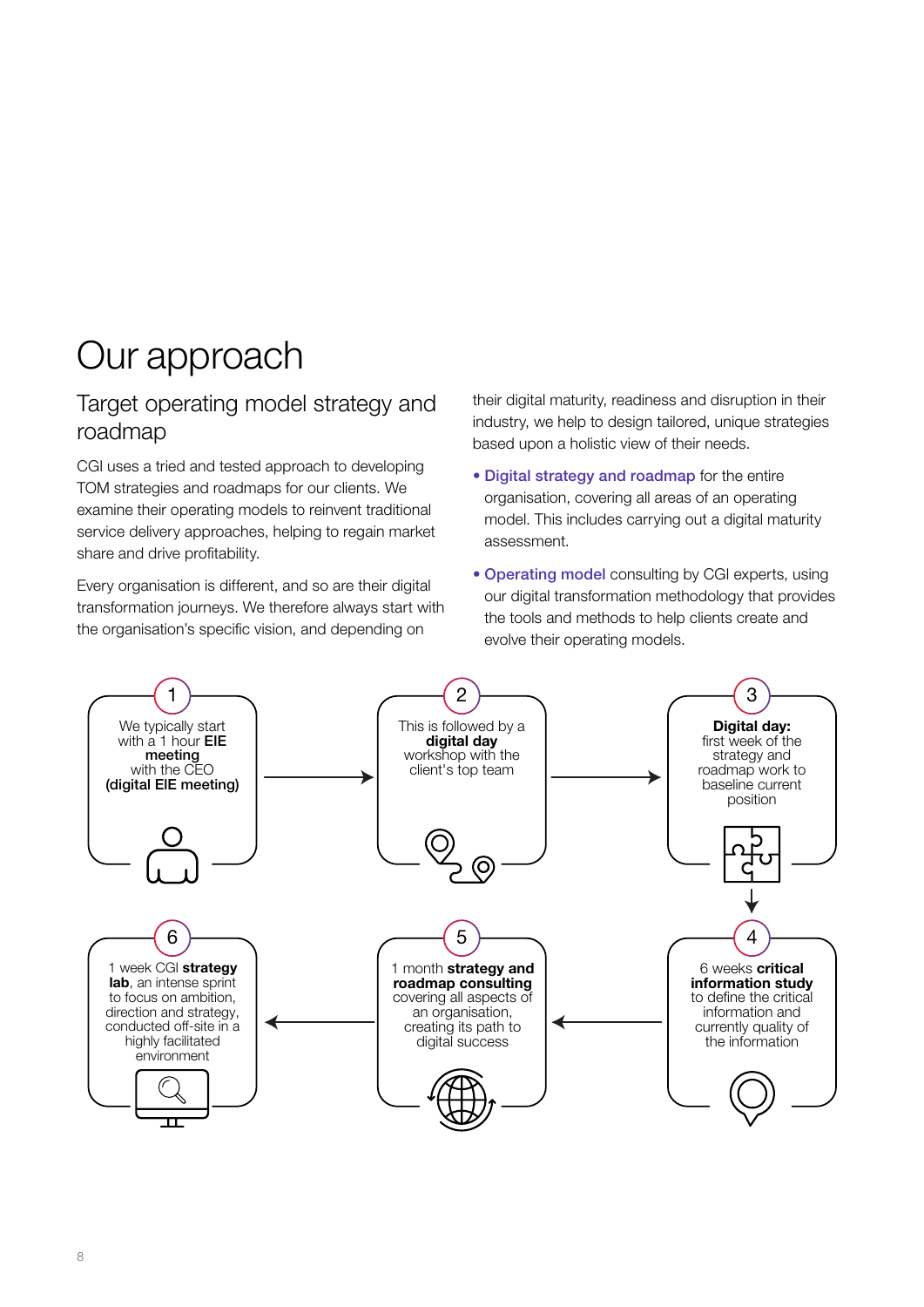### Digital maturity assessment

We can determine your organisation's level of digital maturity, and work with you to address any areas that are preventing you from achieving your digital strategy. The assessment is divided into 4 areas:





Is your organisation aligned on vision, and are fostering the mindsets goals in place for shortand long-term digital aspirations?

The content of our digital maturity model is constant, but the level to which an organisation needs to be mature in each area is dependent on their own business strategy, business model and operating model.

### Is your organisation and behaviours critical for capturing digital opportunities?

It is vital to understand the culture of the organisation and ensure it is positioned to take advantage of the proposed digital technologies. Culture focuses on assessing employees' perspectives on digital and change, i.e. are they wary of digital and try to avoid it, or do they see it as the principal way to engage supporters and succeed?

This also assesses the leadership of the organisation, i.e. are digital leadership skills lacking, or is digital seen as an integral part of the overall strategy, with digital leadership present at all levels?

#### Is your organisation able to provide the desired customer experience?

A key trend in our industry is the "customer journey" - and for good reason! It is increasingly necessary to step up and focus efforts in this area, but success with journey management doesn't come easy. You cannot simply jump into machine learning or fully automated systems that dynamically determine next best actions in the moment.

Developing maturity around determining whether journey management is most definitely a journey in itself. To help clients navigate these challenges, we have identified four key components for journey management maturity:

- 1. Cross-channel coordination
- 2. Customer view
- 3. Journey orchestration
- 4. Content and path adaptation.

#### Does your organisation have the systems, tools, digital skills and technology needed to achieve its digital goals?

Capabilities

Capabilities looks at the digital skills possessed by the organisation, ranging from one person who looks after the website and email, to the senior digital leadership existing across the organisation within effective delivery teams.

It also assesses the technology itself, systems are limited in scope/unintegrated, or are leading edge, i.e. interconnected tools and systems that provide a smooth, effective internal and external user experience.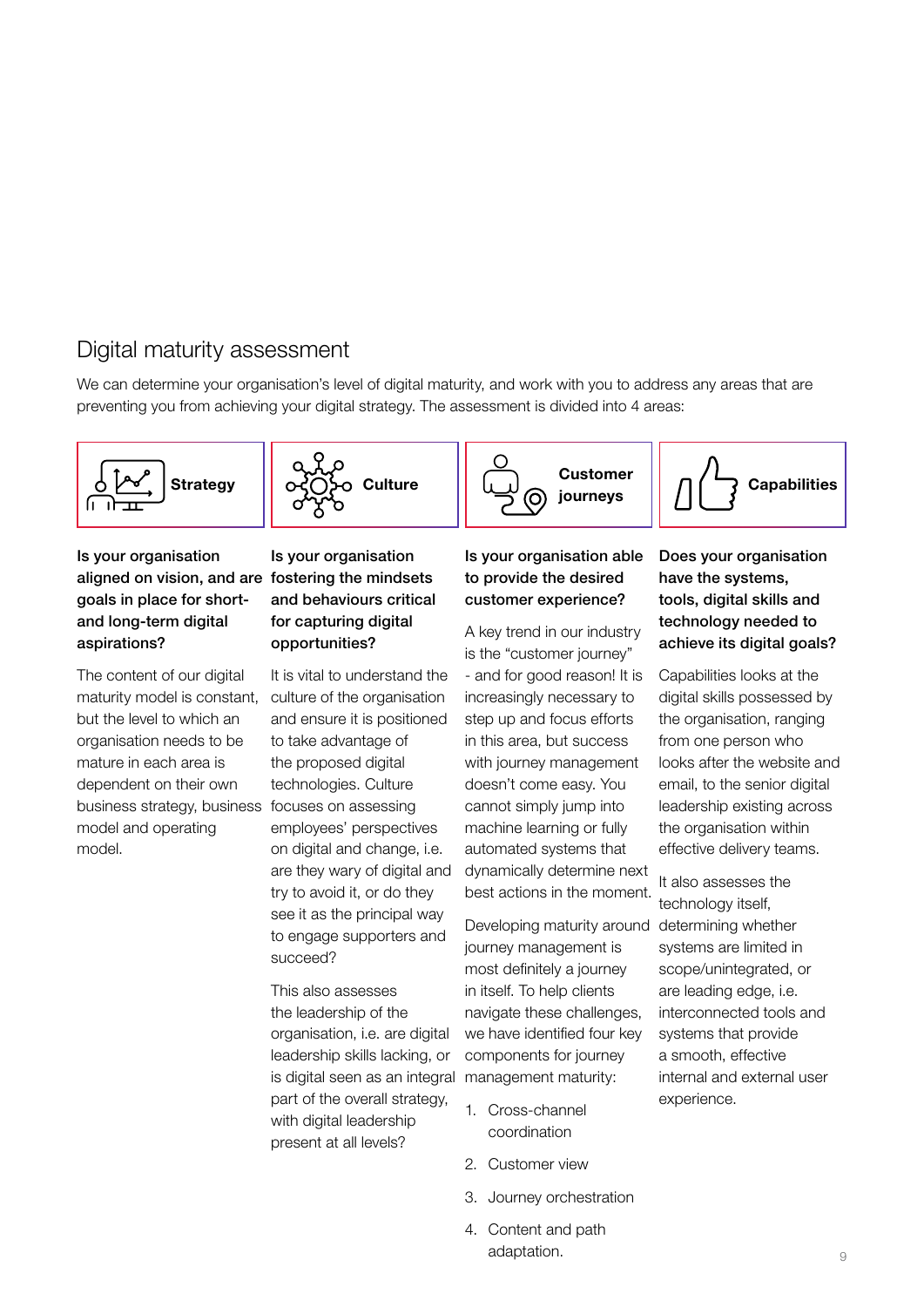

# Advisory Services

### Digital technologies can help organisations to unlock their full potential – but only when done right.

We understand that digital transformation isn't simple, and CGI Advisory Services is here to help you develop and implement the appropriate operating model and organisational change process to transform the way your organisation works.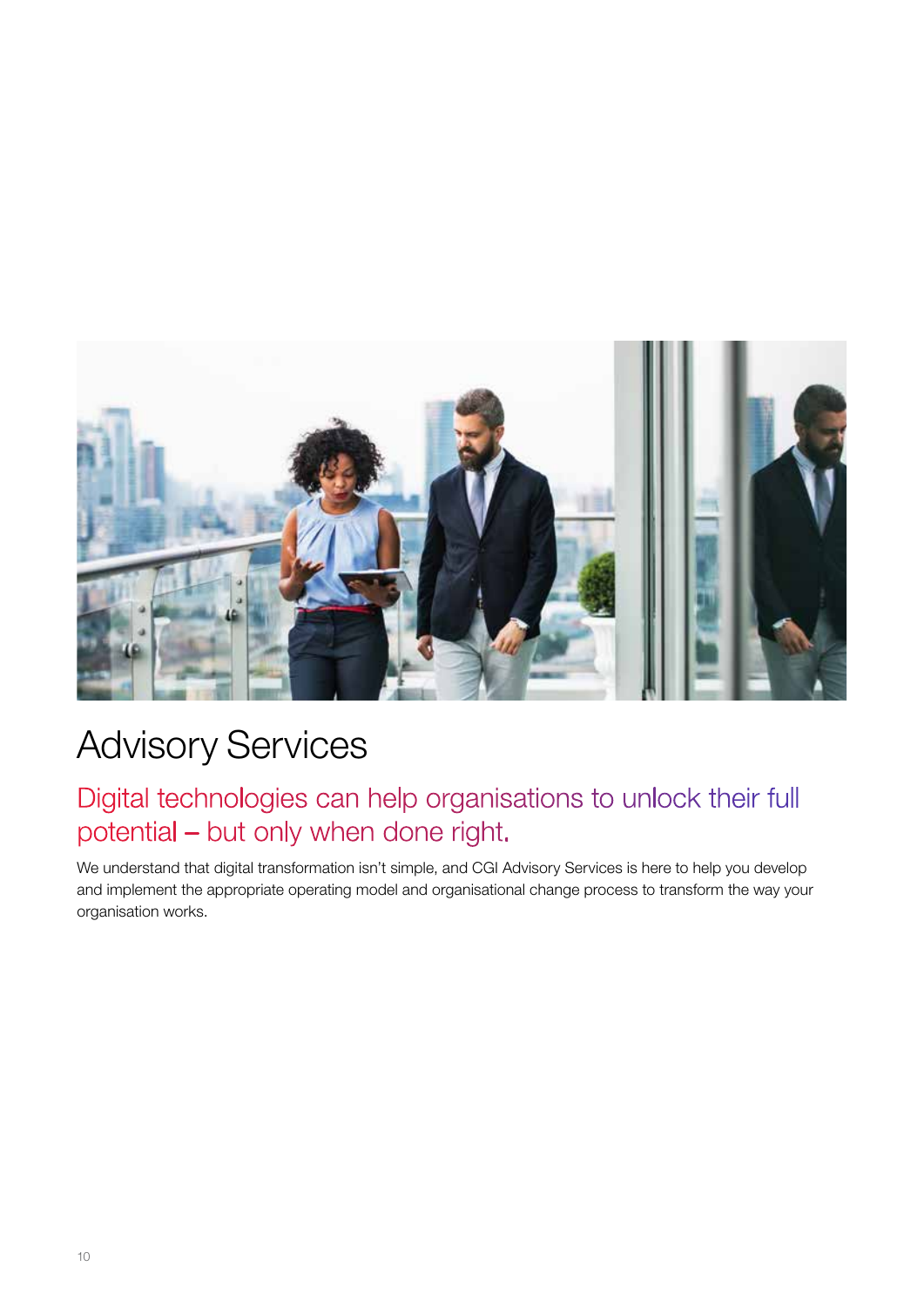# The Digital Backbone methodology

This comprehensive portfolio of Advisory Services solutions is designed to encourage digital transformation and enable IT as an extension of our clients' organisations. Incorporating the appropriate target operating models and organisational change management approaches throughout, our [Digital Backbone methodology](https://www.cgi.com/uk/en-gb/brochure/service-advisory/the-digital-backbone) will ensure your transformation project succeeds.